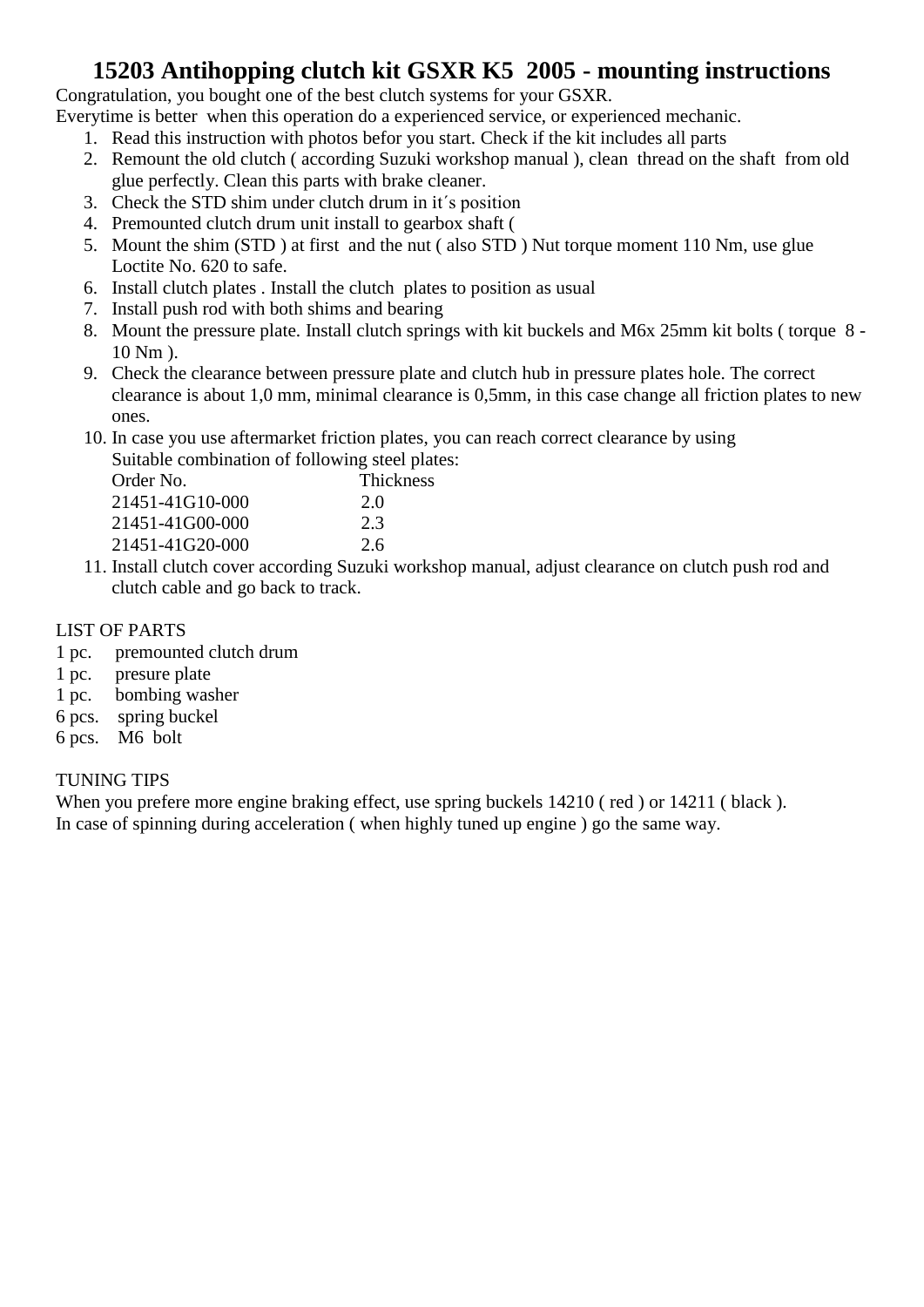### 15203 Picture A (pic.a)



## 15203 Picture B (pic.b)

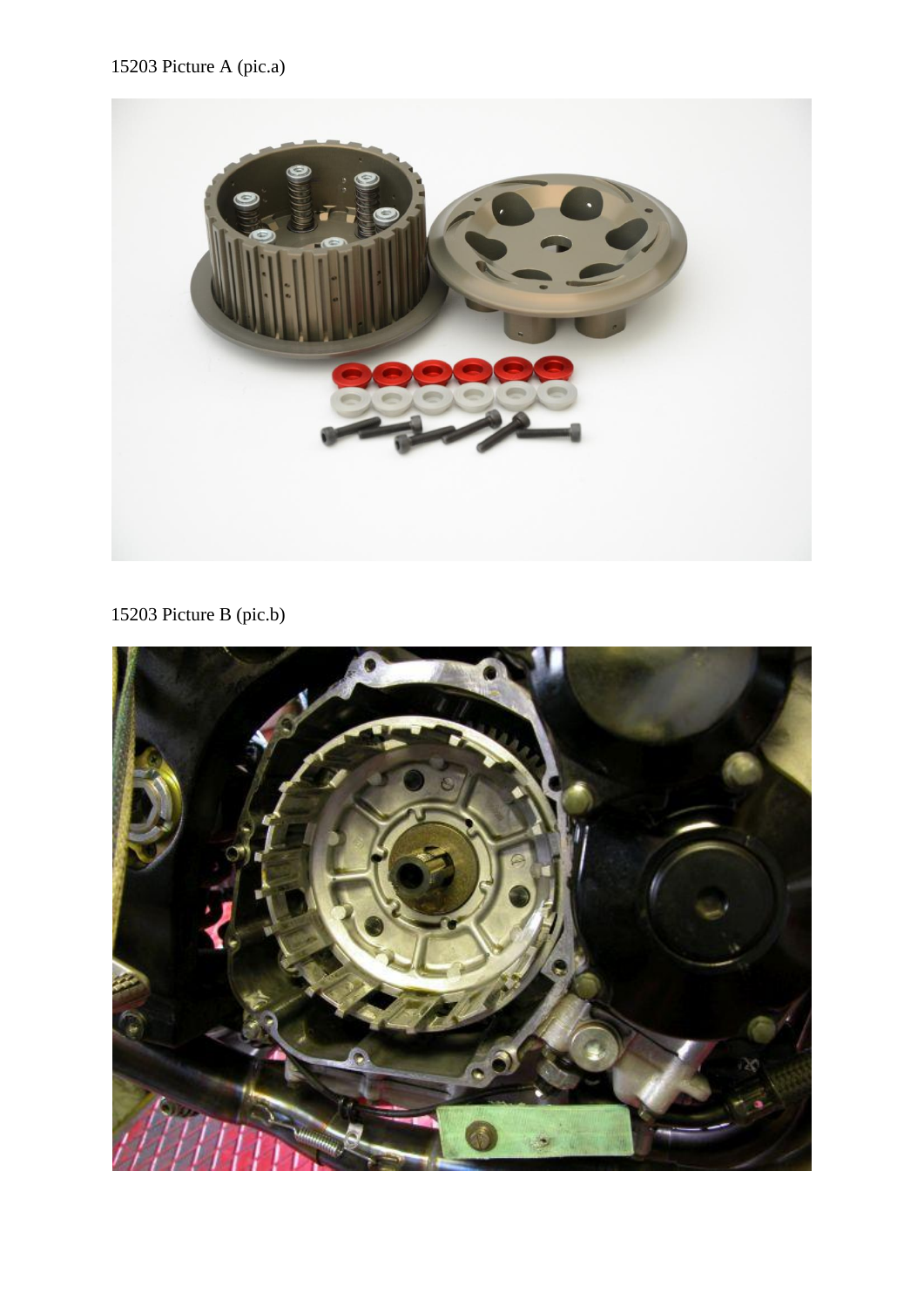## 15203 Picture C (pic.c)



15203 Picture D (pic.d)

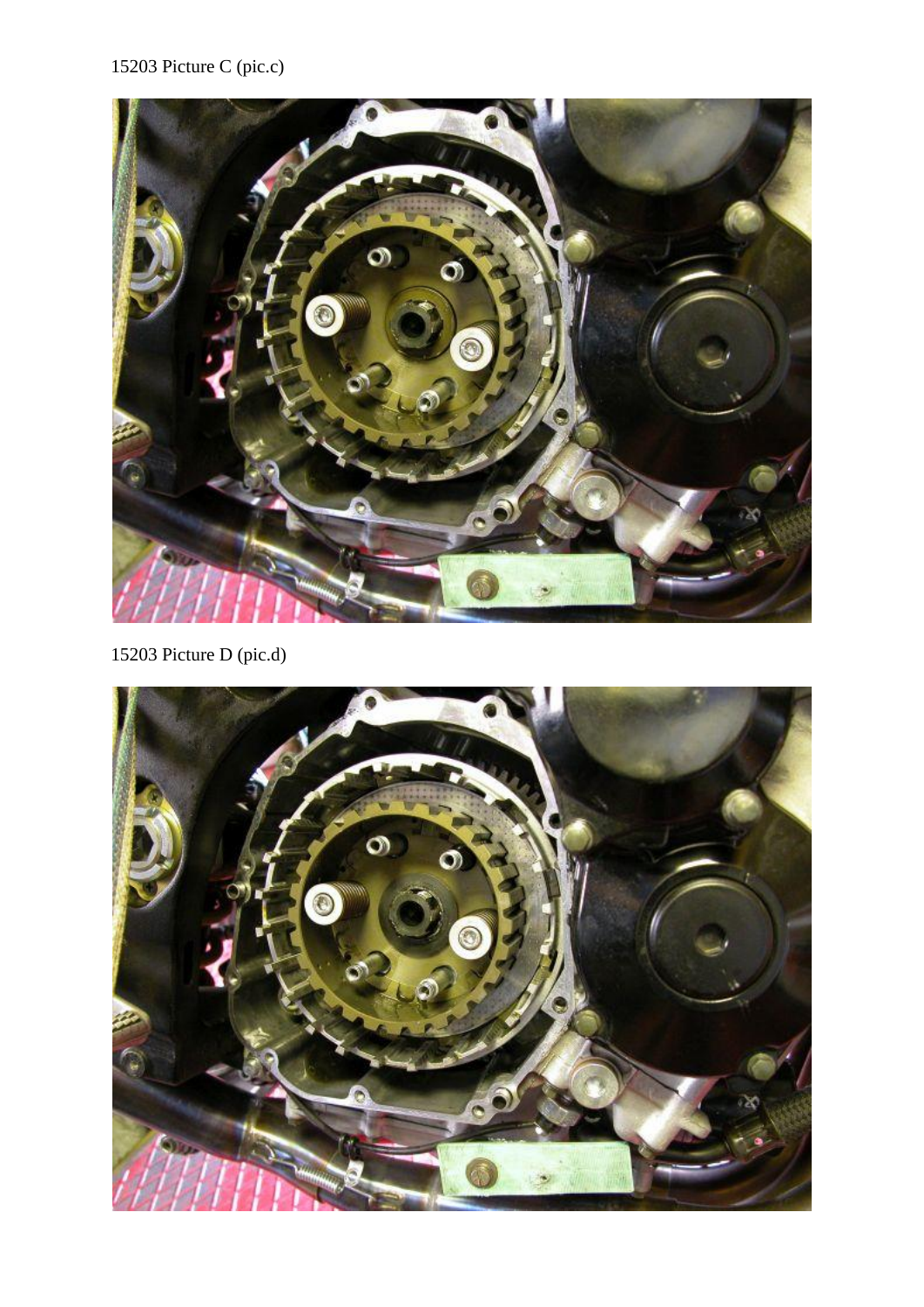# 15203 Picture E (pic.e)



15203 Picture F (pic.f)

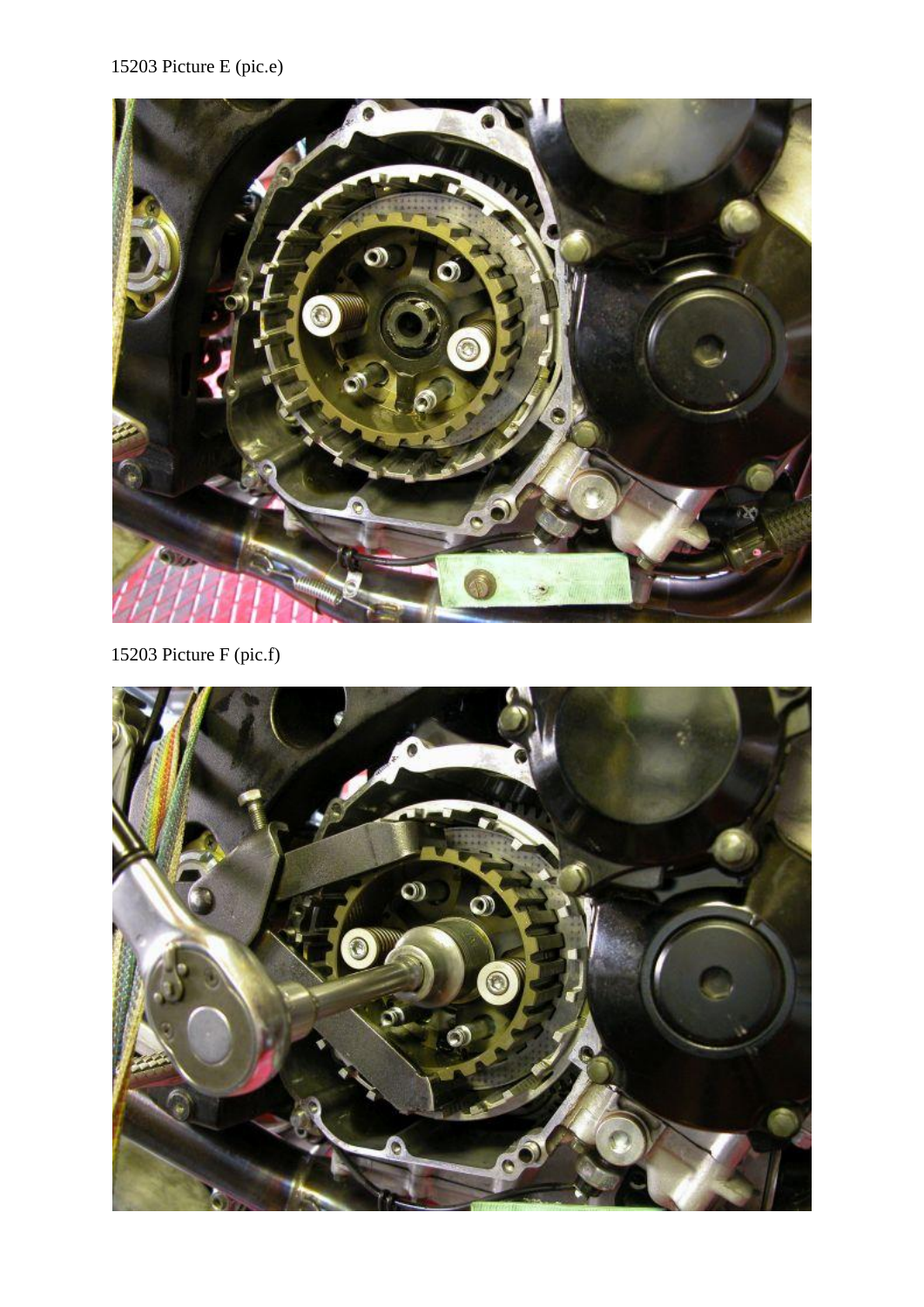### 15203 Picture G (pic.g)



15203 Picture H (pic.h)

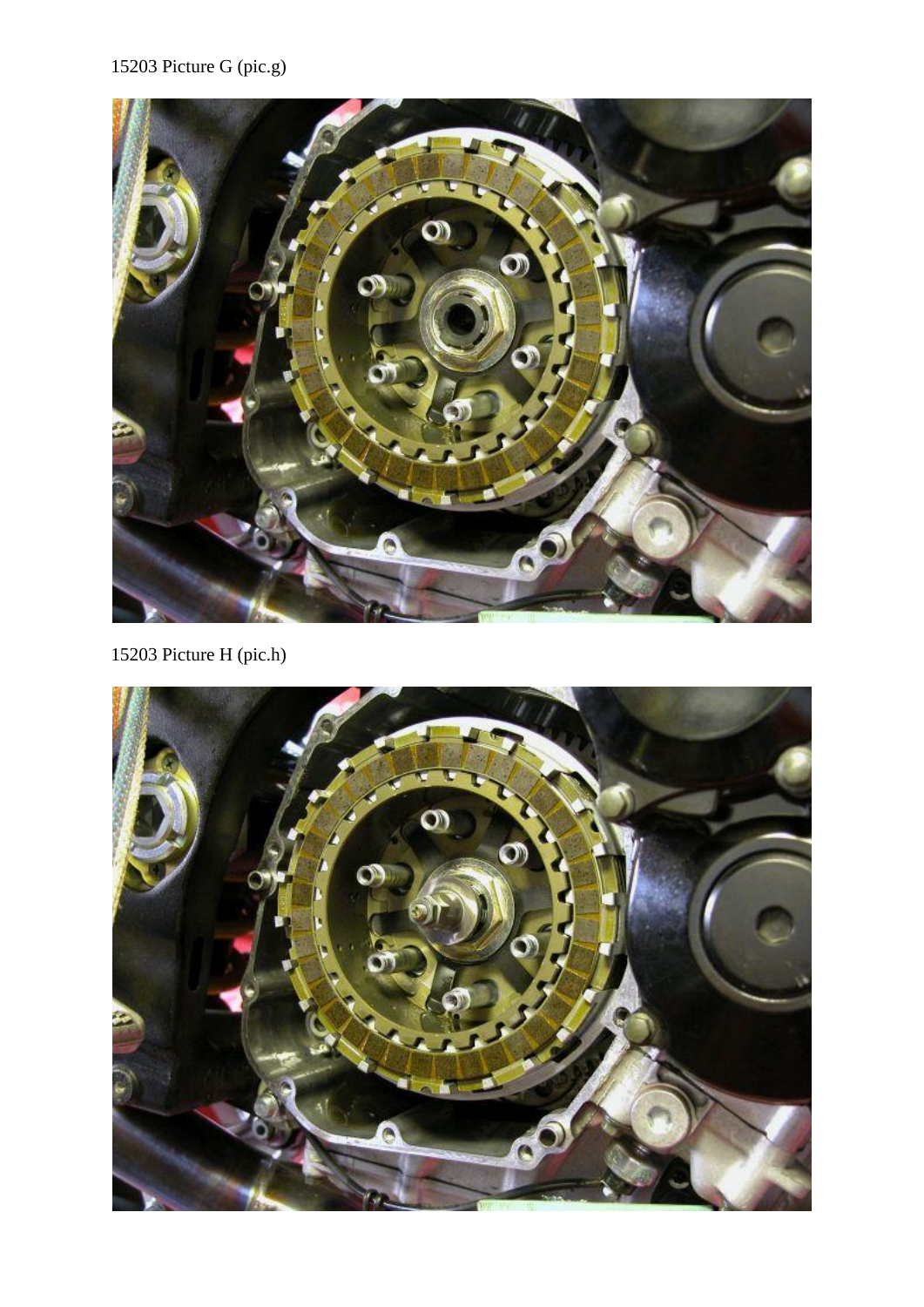### 15203 Picture I (pic.i)



15203 Picture J (pic.j)